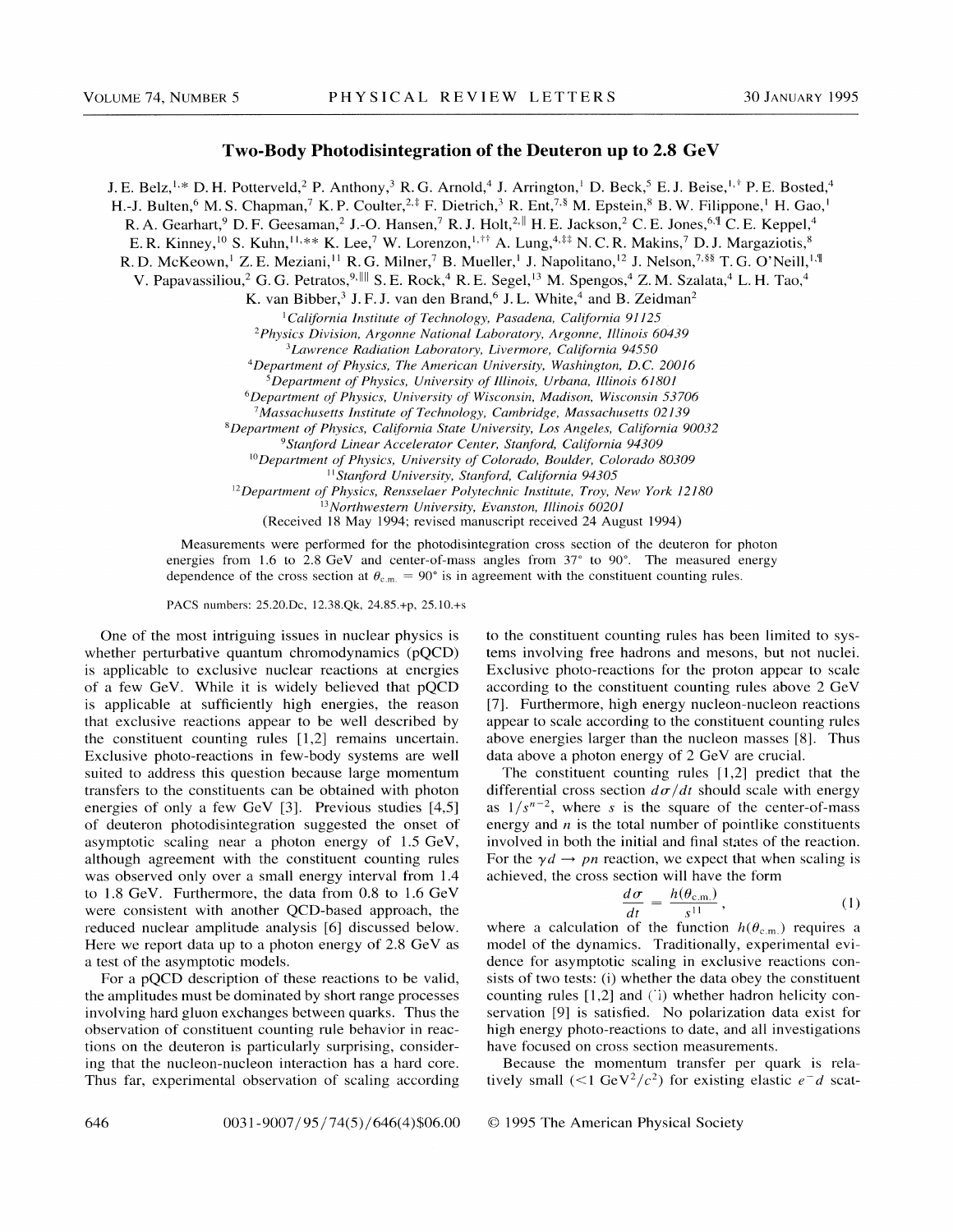tering data, the counting rules are not expected to apply. Brodsky and Chertok introduced the reduced nuclear amplitudes (RNA) approach [10] to circumvent the problem. Indeed the counting rules do not work for the existing *e-* d cross section which extends up to 4 GeV [II]. In the RNA analysis, the amplitude is described in terms of quark interchange between the two nucleons; furthermore, the soft components responsible for quark binding within the nucleons are removed by dividing out the empirical nucleon form factors so that the RNA approach is expected to provide a better description of reactions at intermediate energy. Following its dramatic agreement with the elastic  $e^- d$  scattering cross section [11] from 1 to 4  $(GeV/c)^2$ , Brodsky and Hiller [6] applied the RNA approach to the  $\gamma d \rightarrow pn$  reaction. In this case, one has

$$
\frac{d\sigma}{d\Omega_{\text{c.m.}}} = \frac{1}{[s(s - m_d)]^{1/2}} F_p^2(\hat{t}_p) F_n^2(\hat{t}_n) \frac{1}{p_T^2} f^2(\theta_{\text{c.m.}}), \quad (2)
$$

where the  $F_N(\hat{t}_N)$  are the nucleon form factors evaluated at the average four-momentum transfer to the outgoing nucleons,  $p_T^2$  is the transverse momentum, and  $f(\theta_{c.m.})$  is the reduced nuclear amplitude. If the RNA approach applies, the angular dependence is given by the nucleon form factors and the energy independent function  $f^2(\theta_{\text{c.m.}})$ . Presently, the reaction  $\gamma d \rightarrow pn$  provides the only other test of the RNA approach over a wide range of momentum transfers.

As an alternative to the QCD-based models, T.-S. H. Lee [12] and S.I. Nagornyi *et al.* [13] have performed meson-exchange calculations for the  $\gamma d \rightarrow pn$  reaction. Although traditional meson-exchange models [12,14,15] describe the data rather well below a photon energy of 1 GeV, the extension of these models to higher energies is problematic because of the large number of heavy resonances that can contribute and the need to include relativistic effects.

The present experiment was performed in End Station A at the Stanford Linear Accelerator Center, using a technique similar to that of earlier work [5]. Electron beams from the NPI injector were accelerated to energies from 1.6 to 2.8 GeV and passed through a removable copper radiator 0.086 em thick to produce a beam of bremsstrahlung photons. The uncollimated photons and remaining electron beam then passed through a 15 em long cryogenic liquid deuterium target, as shown in Fig. 1. Charged particles from the target were detected in the 8 GeV/ $c$  spectrometer by an array of plastic



FIG. 1. The target region showing the bremsstrahlung radiator, the deuterium target, and the spectrometer pivot.

scintillators and a set of ten wire chambers. Protons were easily separated from deuterons (produced in the AI target windows) with a time-of-flight system. Both  $e^+$  and  $\pi^+$ trigger rates were negligible.

In addition to photo-protons from  $d(\gamma, p)n$ , there were several sources of background protons: electrodisintegration of the deuterium target, events from the target windows, and photo-reactions with pion production, such as  $d(\gamma, p)n\pi^0$ . Contributions from the target windows were removed by subtracting the results obtained with a liquid hydrogen target of identical dimensions. The yield from electrodisintegration was measured by repeating the procedure without the radiator present. This background was subtracted from the photodisintegration yield with an energy-dependent weighting function to account for the modification of the electron beam's flux and energy distribution by the radiator. Events with pion production were excluded by accepting only the photo-protons with the highest momenta. Finally, the bremsstrahlung photon's energy was calculated from the proton's momentum and scattering angle. The overall normalization of the incident photon flux was calculated to within 3% with the thick-target bremsstrahlung computer codes of Matthews and Owens [16], and independently with a code developed at Caltech [17]. The solid angle of the spectrometer was calibrated to 3% using the <sup>1</sup>H  $(e, e/p)$  and <sup>1</sup>H  $(e, e/p)$ reaction, and is consistent with detailed simulations of the spectrometers [18]. The measured cross sections appear in Table I.

It is convenient to discuss the results in terms of the quantity  $s^{11} d\sigma/dt$ , which should approach a constant value at fixed  $\theta_{\text{c.m.}}$  according to the constituent counting rules. This quantity is plotted versus  $E<sub>\gamma</sub>$  in Fig. 2(a) for the  $\theta_{\rm c.m.} = 90^{\circ}$  data, along with lower energy measurements. The data are consistent with the scaling behavior suggested by the previous measurements [4,5] above  $E_y = 1.0$  GeV. Fitting the available data above  $E_{\gamma} = 1.15$  GeV with the form  $d\sigma/dt \propto 1/s^n$  yields  $n =$ 

TABLE I. Average photon energy, center-of-mass angle, and center-of-mass cross section and total uncertainty. Statistical and systematic errors have been added in quadrature.

| $E_{\gamma}$<br>(GeV) | $\theta_{\rm c.m.}$<br>$(\text{deg})$ | $d\sigma/d\Omega$<br>(hb/sr) | Uncertainty<br>(hb/sr) |
|-----------------------|---------------------------------------|------------------------------|------------------------|
| 1.522                 | 84.2                                  | 3.8                          | 0.5                    |
| 1.539                 | 52.5                                  | 5.6                          | 0.7                    |
| 1.543                 | 36.7                                  | 10.9                         | 1.1                    |
| 1.934                 | 88.3                                  | 1.0                          | 0.2                    |
| 1.956                 | 52.6                                  | 1.6                          | 0.3                    |
| 1.961                 | 36.7                                  | 3.3                          | 0.5                    |
| 2.321                 | 89.4                                  | 0.27                         | 0.05                   |
| 2.343                 | 52.6                                  | 0.43                         | 0.08                   |
| 2.344                 | 36.8                                  | 1.2                          | 0.2                    |
| 2.721                 | 89.4                                  | 0.08                         | 0.02                   |
| 2.748                 | 36.8                                  | 0.5                          | 0.1                    |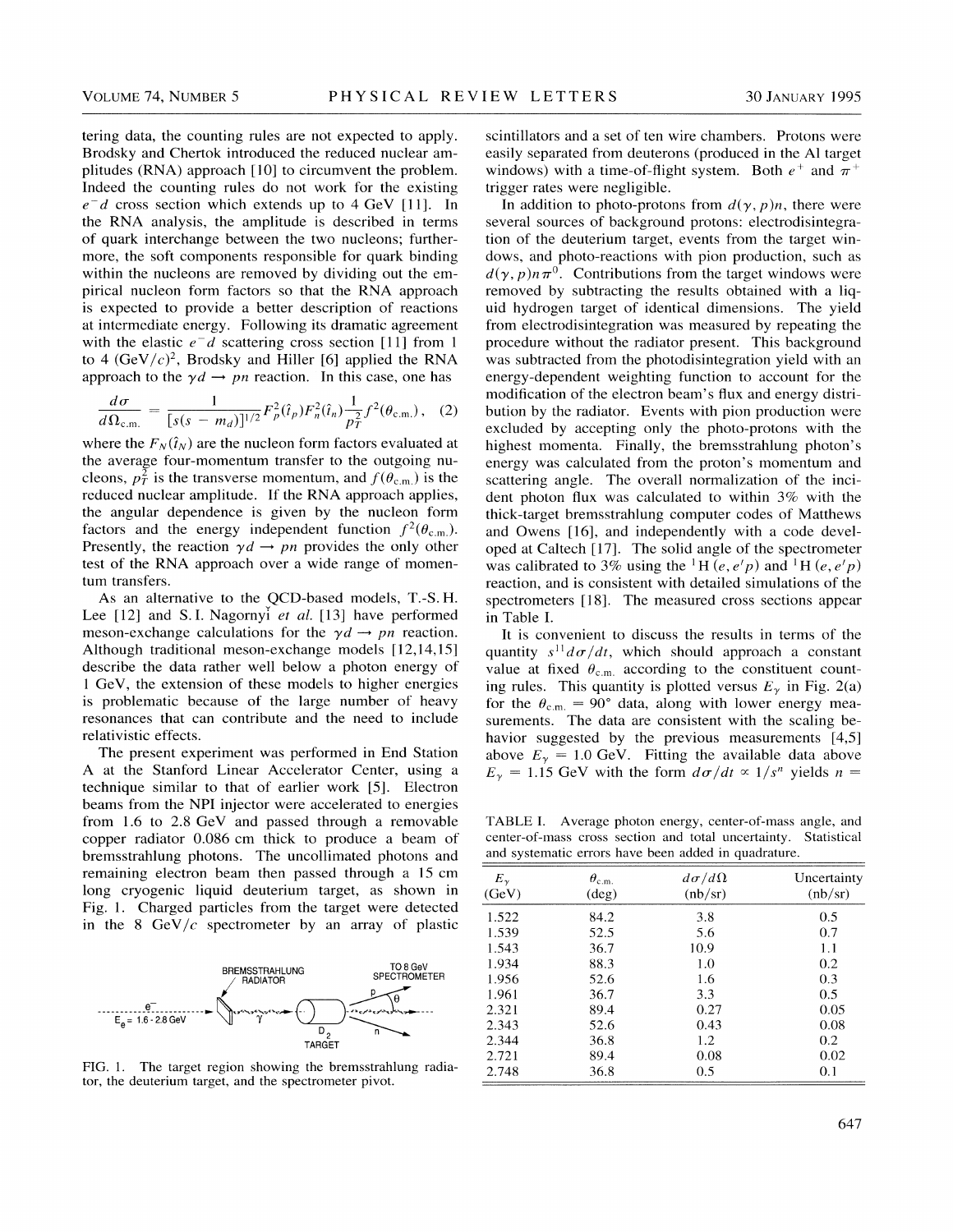

FIG. 2.  $s^{11}d\sigma/dt$  vs  $E_{\gamma}$  for (a)  $\theta_{\text{c.m.}} = 90^{\circ}$ , (b)  $\theta_{\text{c.m.}} = 53^{\circ}$ , and (c)  $\theta_{\text{c.m.}} = 37^{\circ}$ . The present work is plotted as circles, and earlier data are plotted as squares [5] and crosses [19-22]. The dashed curve represents the reduced nuclear amplitudes analysis, the dotted line is the QGS model, the dot-dashed line is from [13], and the solid line is a traditional meson-exchange calculation, as discussed in the text.

 $11.2 \pm 0.2$ , in good agreement with the counting rules. The dashed line in Fig. 2(a), representing the RNA analysis, was calculated from Eq. (2) using a value of  $f^2(\theta_{c.m.})$ chosen to agree with a data point at  $E_{\gamma} = 0.8$  GeV. This curve falls below the high  $E_y$  data, and does not reach an asymptotic limit at these energies.

The dot-dashed line, taken from [13], was calculated without including subnucleonic degrees of freedom, and is in good agreement with the data above  $E_{\gamma} = 0.6$  GeV. Nevertheless, the calculation is normalized to the data at 1 GeV, and the energy dependence is determined by an arbitrary parameter. Recently, Kondratyuk *et al.* [23] have applied a quark-gluon string model (QGS) and Regge phenomenology to the reaction  $\gamma d \rightarrow pn$  (dotted line). The calculation at 90° is constrained by data at other angles, although there are a large number of free parameters. The model exhibits scalinglike behavior over a limited region of *s,* however, there is strong disagreement with the data at the highest energy. The solid line represents Lee's meson-exchange calculation [12], which is a traditional calculation that reproduces the measured *NN* phase shifts up to 2 GeV and is also constrained by photo-meson production data. Below 500 MeV the calculation gives a reasonable description of

the data, but above  $1 \text{ GeV}$  the calculation disagrees with both the energy and angular dependence. At the other two angles the calculation is off scale.

The data at  $\theta_{\text{c.m.}} = 53^{\circ}$ , shown in Fig. 2(b), are also consistent with the quark counting rules. A fit to the scaling behavior from 1.54 to 2.34 GeV gives  $n = 10.6 \pm$ 0.6. The data are also consistent with the QGS model (dotted line). The dashed line represents the RNA calculation with the same normalization as the 90° data. Because calculations of  $f^2(\theta_{\text{c.m.}})$  are not yet reliable, we choose  $f^2(\theta_{c.m.})$  = constant and concentrate on the energy dependence of the fixed-angle cross sections.

At  $\theta_{\text{c.m.}} = 37^{\circ}$  the quantity  $s^{11} d\sigma/dt$  is a rising function of energy [Fig. 2(c)], and a fit to the scaling behavior gives  $n = 9.5 \pm 0.4$ . Both the RNA calculation and QGS calculation predict too large a cross section. The 37° data all correspond to transverse momenta of less than 1  $(GeV/c)^2$  to the outgoing neutron. The lack of scaling behavior here is consistent with a threshold in the applicability of scaling behavior at a  $p_T^2$  of approximately 1 (GeV/ $c$ )<sup>2</sup>.

The results reported here demonstrate that at  $\theta_{\text{c.m.}} =$ 90° the cross section for the process  $\gamma d \rightarrow pn$  is in good agreement with the constituent counting rule predictions for incident photon energy greater than 1.5 GeV. Although this is qualitatively similar to measurements of other electromagnetic processes on elementary systems at energies of several GeV, it is in sharp contrast to elastic electron-deuteron scattering where the asymptotic region has not yet been reached and the data are well described by the RNA approach. The present data disagree with the RNA approach at all three reaction angles. Whether the observed scaling at intermediate energy in exclusive reactions is indeed attributable to pQCD is still under debate [24]. Further insight into this question may be obtained with cross section measurements at higher energy [25] and from measurements of polarization observables in this reaction [26].

This work was supported in part by the U.S. Department of Energy, Nuclear Physics Division, under Contracts No. W-31-109-ENG-38 (Argonne), No. DE-(Colorado), No. W-7405-ENG-48 (LLNL), No. DE-AC02-76ER03069 (MIT), No. DE-AC03-76SF00515 (SLAC), No. DE-FG03-88ER40439 (Stanford), and by the National Science Foundation under Grants No. PHY-9014406 and No. PHY-9114958 (AU) 9115574 (Caltech), No. PHY-9101404 (CSLA), No. PHY-9213517 (Northwestern), No. PHY-9208119 (RPI), and No. PHY-9101404 (Wisconsin).

\*Present address: Department of Physics, University of Colorado, Boulder, CO 80309.

\*Present address: Department of Physics, University of

<sup>&</sup>lt;sup>†</sup>Present address: Physics Department, University of Maryland, College Park, MD 20742.